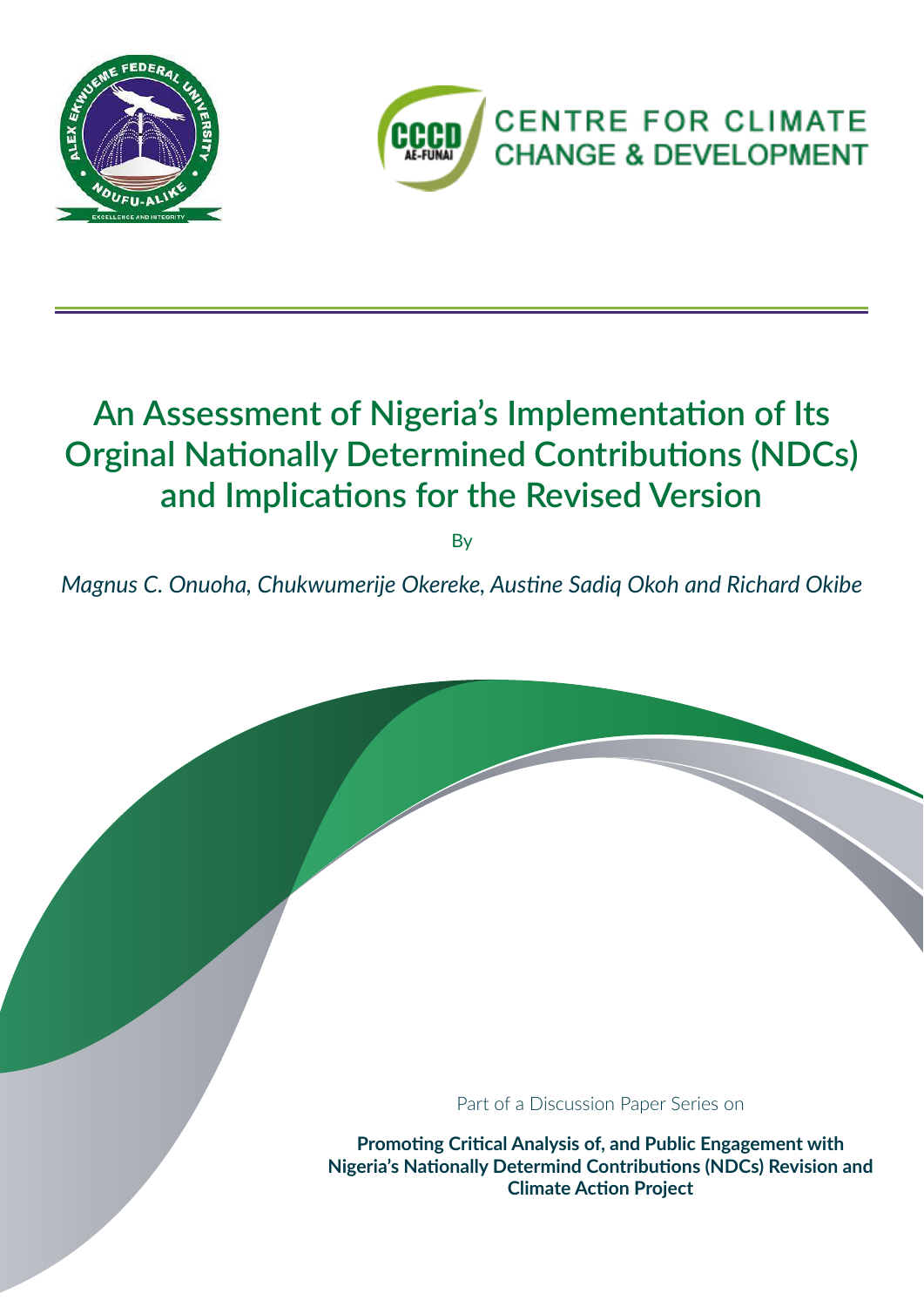This paper is one of the analyses commissioned and published by the Center for Climate Change and Development Alex Ekwueme Federal University Ndufu-Alike Nigeria (CCCD-AEFUNAI) as part of the "Promoting Critical Analysis of, and Public Engagement with Nigeria Nationally Determined (NDC) Revision and Climate Action" project.

#### **Copyright@2021 CCCD-AE-FUNAI**

This copyright material is not for commercial use or dissemination (print or electronic). For personal, corporate or public policy research, or educational proposes, proper credit (bibliographic reference and/or corresponding URL) should always be included.

Cite this report as:

*Magus, C. Onuoha, Chukwumerije Okereke, Austine S. Okoh and Richard Okibe. (2021). An Assessment of Nigeria's Implementation of Its Orginal Nationally Determined Contributions (NDCs) and Implications for the Revised Version Energy Scenarios for Nigeria's Nationally Determined Contributions (NDCs) Revision. Center for Climate and Development, Alex Ekwueme Federal University Ndufu-Alike Nigeria Discission Paper*

#### **Promoting Critical Analysis of, and Public Engagement with Nigeria's NDC Revision and Climate Action Project**

The Promoting Critical Analysis of, and Public Engagement with Nigeria's NDC Revision and Climate Action Project is a project implemented by the Climate Change and Development Centre, Alex Ekwueme Federal University, Ndufu-Alike Ikwo, in partnership with the World Resources Institute with funding from the IKEA Foundation. The project is geared towards providing independent critical analysis and input into the revision process of Nigeria's Nationally Determined Contribution (NDC) which is due for submission in November 2020. The project is also intended to increase public awareness of, and stakeholders' engagement in the revision and subsequent implementation of the revised NDC. It is also expected that project will increase public awareness of climate change in Nigeria more broadly. The project aims to help widen the horizon of the discourse and strongly compliment the government-led NDC revision process with the support of the NDC Partnership through the Climate Action Enhancement Package (CAEP), by injecting academic analysis and more public debate into the process.

#### **Disclaimer**

The report was written by independent experts who have not been nominated by their governments. Any views expressed in the paper do not necessarily reflect the views of CCCD-AEFUNAI or WRI.

**Principal Investigor and Managing Editor : Prof. Chukwumerije Okereke (Director CCCD-AEFUNAI)**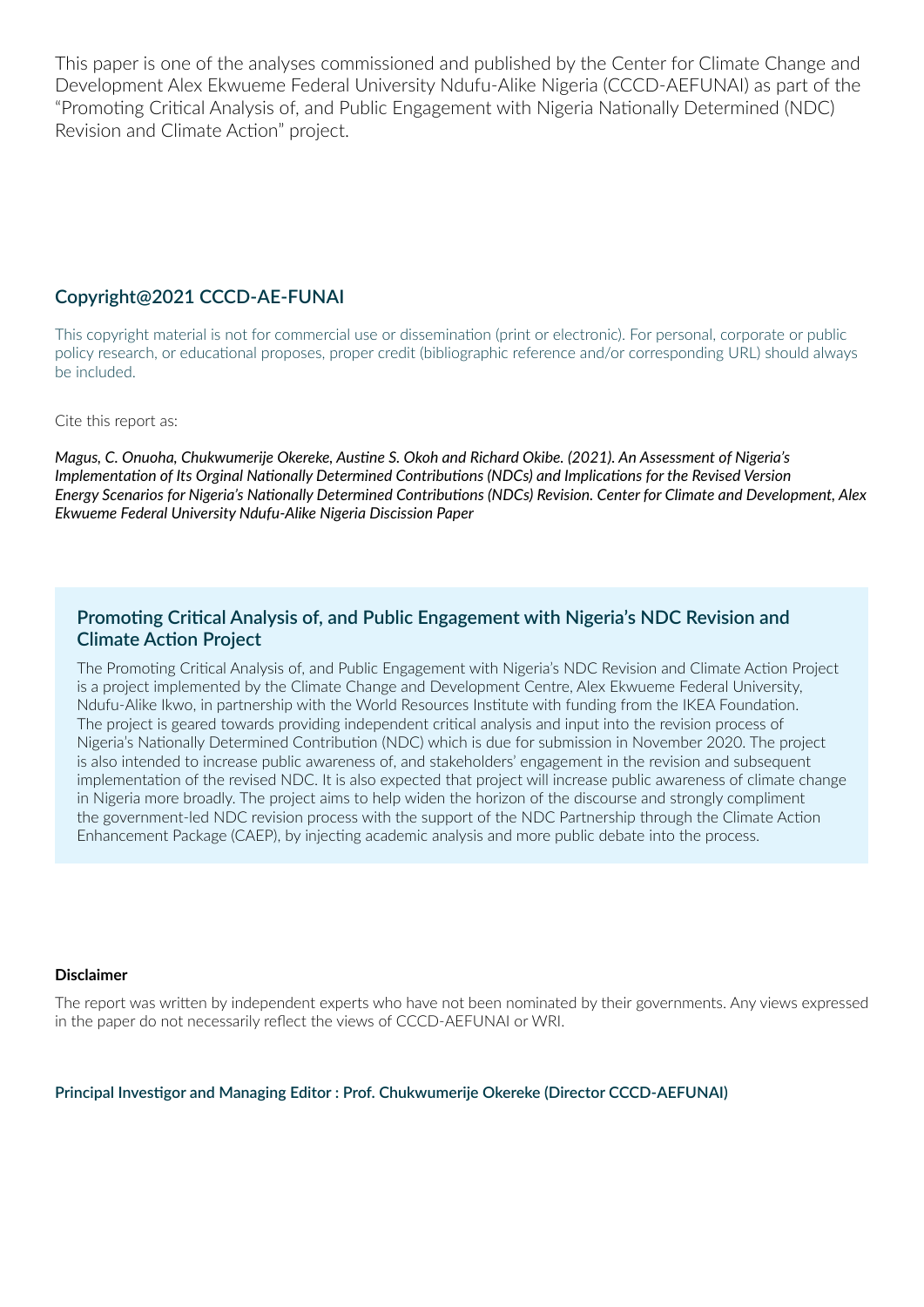# TABLE OF **CONTENTS**

| 1.0 |                    |  |
|-----|--------------------|--|
| 2.0 |                    |  |
| 3.0 |                    |  |
|     |                    |  |
|     |                    |  |
|     |                    |  |
|     |                    |  |
|     |                    |  |
|     |                    |  |
| 4.0 |                    |  |
|     |                    |  |
|     |                    |  |
|     |                    |  |
|     |                    |  |
|     |                    |  |
| 5.0 |                    |  |
| 6.0 |                    |  |
|     | <b>References</b>  |  |
|     | <b>Appendix I</b>  |  |
|     | <b>Appendix II</b> |  |
|     |                    |  |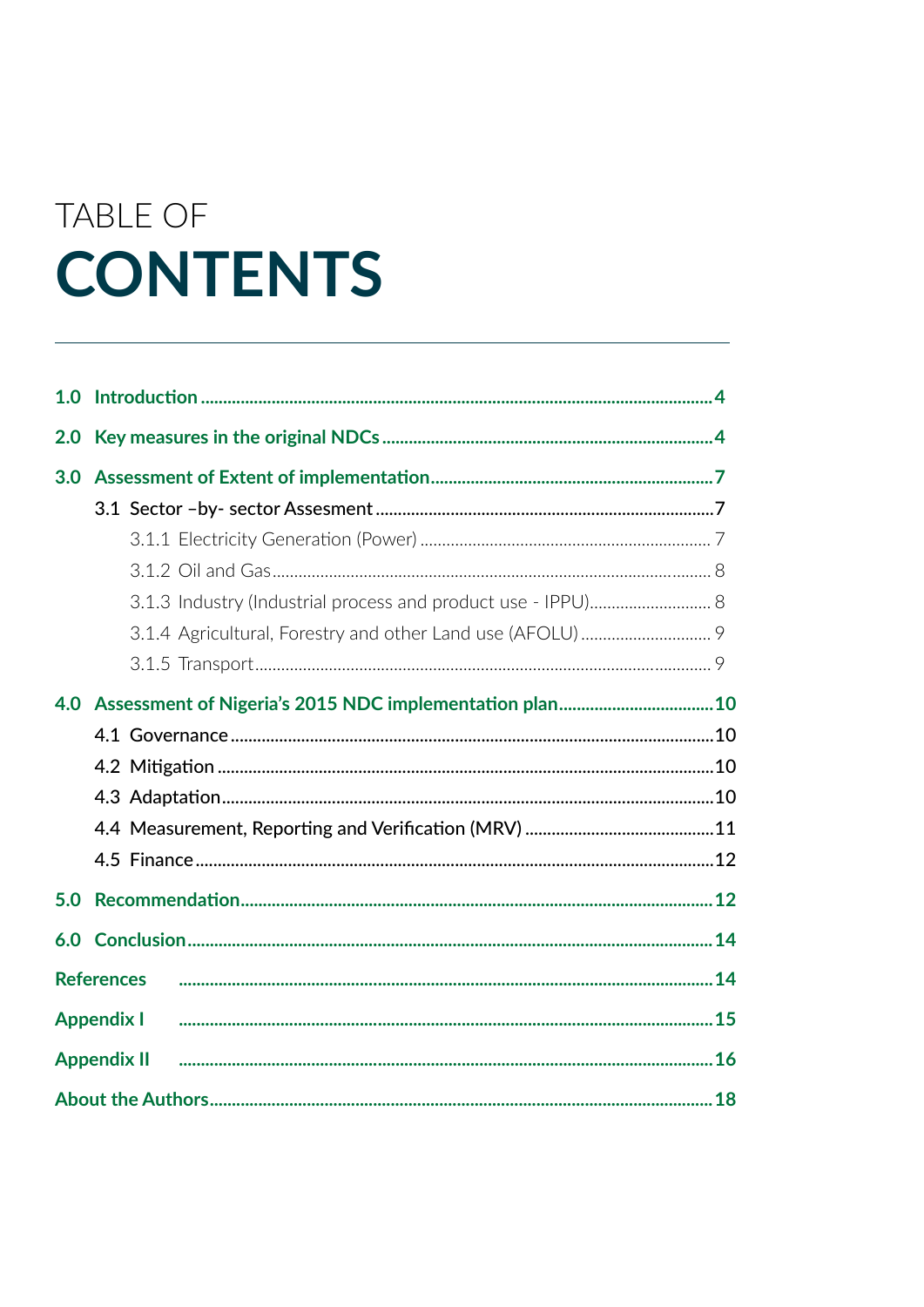## 1.0 Introduction

As a Party to the Paris Agreement of 2015, Nigeria committed to reducing its Greenhouse Gas (GHG) emissions, submitting an ambitious Nationally Determined Contribution (NDC) in the run-up to the Paris Climate Conference in 2015. In 2007, Nigeria had elaborated a bold national economic plan– 'Vision 2020' – which set out a commitment to rapid economic growth and ambition for the country to become one of the 20 largest economies in the world by 2020. The current administration adopted 'Vision 2020', along with an Economic Recovery Growth Plan (ERGP). Together, these provided a road map for Nigeria's medium to long-term economic development plan.

With the end of the first cycle of the NDC and the launch of a process for NDC revision, this article analyses the extent of the implementation of the original NDC and also looks at the ambition and intent of the revised NDC. We advocate the establishment of an NDC implementation index, with clear monitoring and tracking tools to be coordinated by a Just Transition Taskforce (JTT) so as to enable the government and the Nigerian public at large to monitor and assess NDC implementation going forward.

## 2.0 Key Measures in the Original NDC

Nigeria is a Party to the Paris Agreement and submitted its NDC in 2015. The NDC seeks to make an unconditional reduction of 20% of GHG emissions by 2030 compared to Business As Usual (BAU) based on a 2010 baseline scenario and a 45% reduction, conditional on international support (see **Figure 1** below).



**Figure 1:** *Nigeria's 2015 NDC conditional and unconditional commitment (Source: Federal Government of Nigeria (FGN, 2015).* The NDC targeted climate action in five priority sectors, as follows (and see **Figure 2** below):

- i. **Energy:** The focus here was on decentralized renewable, especially off-grid solar PV and multi-cycle power stations, to give energy efficiency of 2% per year (30% by 2030) and to introduce the use of natural gas rather than liquid fuels;
- ii. **Oil and Gas:** The goal was to end gas flaring through improved enforcement of gas flaring restrictions;
- iii. **Agriculture:** The objective was to promote climate-smart agriculture and reforestation and to stop the use of charcoal for household cooking and heating;
- iv. **Transport:** The emphasis was to achieve a modal shift from air to high-speed rail, moving freight to rail, upgrading roads, and improving urban transit. Other measures included toll roads/road pricing, increasing use of CNG, and reforming petrol/diesel subsidies;
- v. **Commerce and Industry:** The emphasis was on benchmarking technology standards against international best practices for industrial energy usage, along with promoting the adoption of green technology in industries.

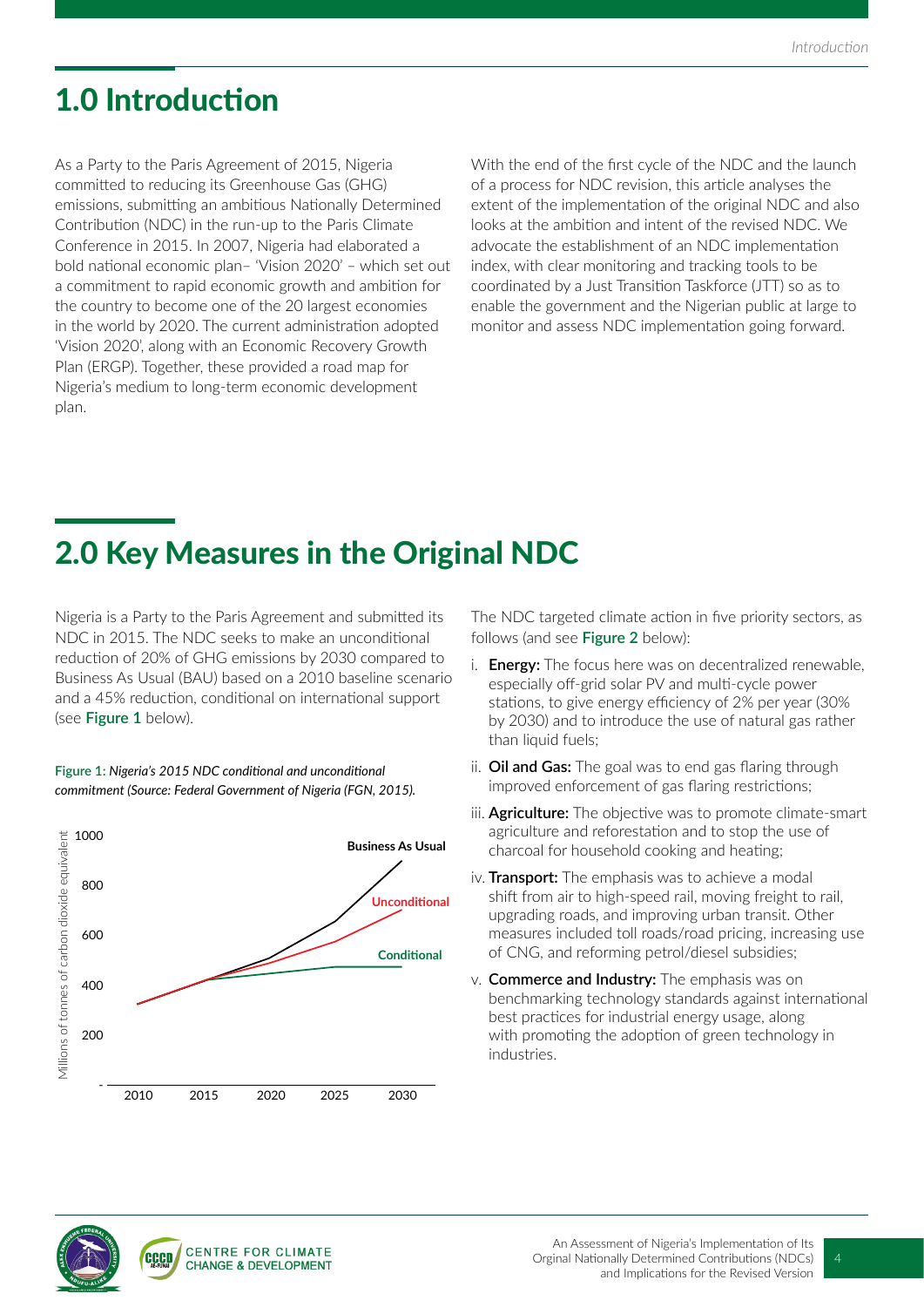

The GHGs covered in Nigeria's NDC are CO2, N2O, and CH4, and the key mitigation measures and potential GHG reduction (by million tonnes per year in 2030) are set out below:

**Table 1:** *Emission reduction from key mitigation measures (FGN 2015)*

| <b>Potential GHG</b><br>reduction     | (million tonnes per<br>year in 2030) |  |
|---------------------------------------|--------------------------------------|--|
| Economy-wide energy<br>efficiency     | 179                                  |  |
| Efficient gas power stations          | 102                                  |  |
| Work towards ending of gas<br>flaring | 64                                   |  |
| Climate-smart agriculture             | 74                                   |  |
| Reduction of transmission<br>losses   | 26                                   |  |
| Renewable energy                      | 31                                   |  |

Without any form of intervention, it was envisaged that the GHG emissions across these five priority sectors would grow by 114% by 2030 to around 900 metric tonnes – around 3.4 tonnes per capita. This scenario assumes economic growth at 5% per year. It also assumes population growth of about 2.5% per year. The scenarios also assume that all Nigerians will have access to electricity (on-grid or off-grid) and that industry will triple in size. **Figure 3** below shows that percentage status across these five priority sectors would grow by 114% by 2030 to around 900 metric tonnes, with Electricity Generation (Power) expected to make about 486MtCo $_2^{\,\text{eq}}$  (54%) of emission reduction, Agriculture and Land Use 162MtCo $_2^{\,\mathrm{eq}}$ (18%), Oil and Gas 135MtCo $_2^{\,\text{eq}}$  (15%), Transport 90MtCo $_2^{\,\text{eq}}$ (10%), Industry 9MtCo $_2^{\,\text{eq}}$  (1%) and Others 18MtCo $_2^{\,\text{eq}}$  (2%).

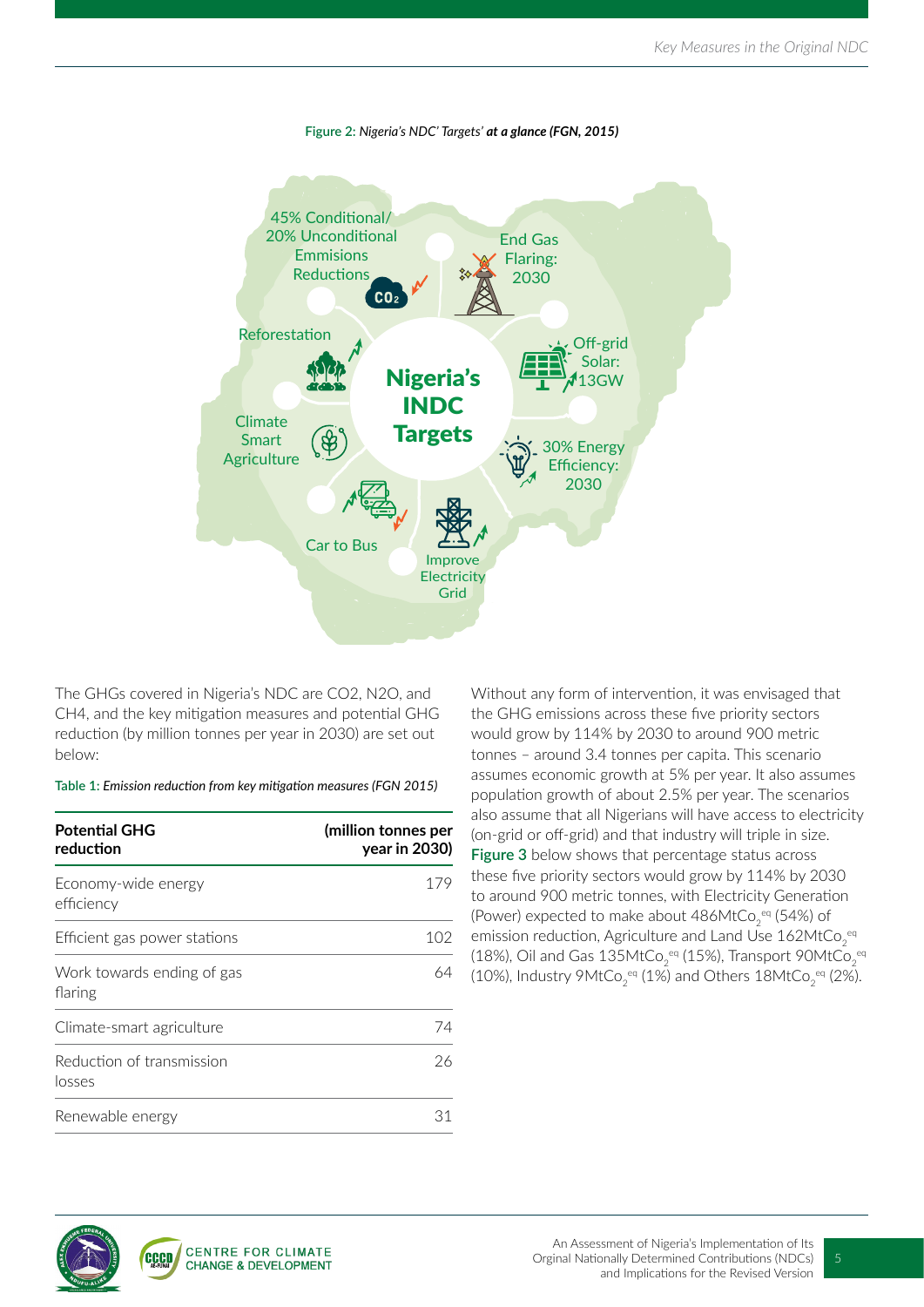



The 2015 NDC also highlights the importance of keeping major fast-growing cities (Lagos, Kano, and Abuja) livable. In addition, the document states that all climate measures need to be assessed against their ability to bring social inclusion and to be culturally and gender-appropriate, as well as to improve livelihood security, increase resilience and reduce emissions. The 2015 NDC contains key data (as shown above)about emission status (MtCo $_2^{\,\text{eq}}$ ) across the five priority sectors and this data may enable an assessment of the extent of implementation in line with the transparency, accuracy, comparability, consistency and completeness (TACCC) reporting methodology of UNFCCC. As was also the case in 2015 NDC, Nigeria has not yet developed full GHG inventory (GHGI).

It is instructive to note that before the Paris Agreement in 2015 that promoted the submission of the NDC, Nigeria had already confirmed a number of important actions intended to tackle climate change and limit GHG emissions. Some of these were logically considered as part of what needed to be done under the NDC. They include: (i) A Renewable Energy Master Plan intended to scale up renewable energy generation capacity in the country by 80% renewable compared to the 2012 baseline by 2025 with estimated 370MtCo $_2^{\,\text{eq}}$  GHG emission reduction; (ii) a commitment to explore geothermal energy

sources atIkogosi and other warm streams in Nigeria; and (iii) A UN Reducing Emissions from Deforestation and Forest Degradation (REDD)+ Strategy programme' The UN REDD+ strategy is highly pertinent in Nigeria as the country suffers a deforestation rate of 3.7%, one of the highest in the world. The country urgently needs to preserve and recover its natural resource base to sustain a population of more than 200 million people, most of them holders of rural livelihoods whose prospects depend on resilient ecosystems and recovering degraded landscapes. For now, there is no emission target, but the programme is seen both as a way to halt deforestation trends and as a gateway for promoting a green innovation development pathway in order to curb the deforestation that is prevalent in the country (currently 3.7%).

In the section that follows we offer a rapid assessment of the extent of implementation of the NDC and other key climate action targets. This is especially necessary as the country is in the middle of revising its NDC in accordance with its Paris Climate Agreement commitment. A quick assessment will show whether where the country is on track and where efforts to be increased as well as whether or not it makes sense for the country to take on new targets as part of the NDC revision process.

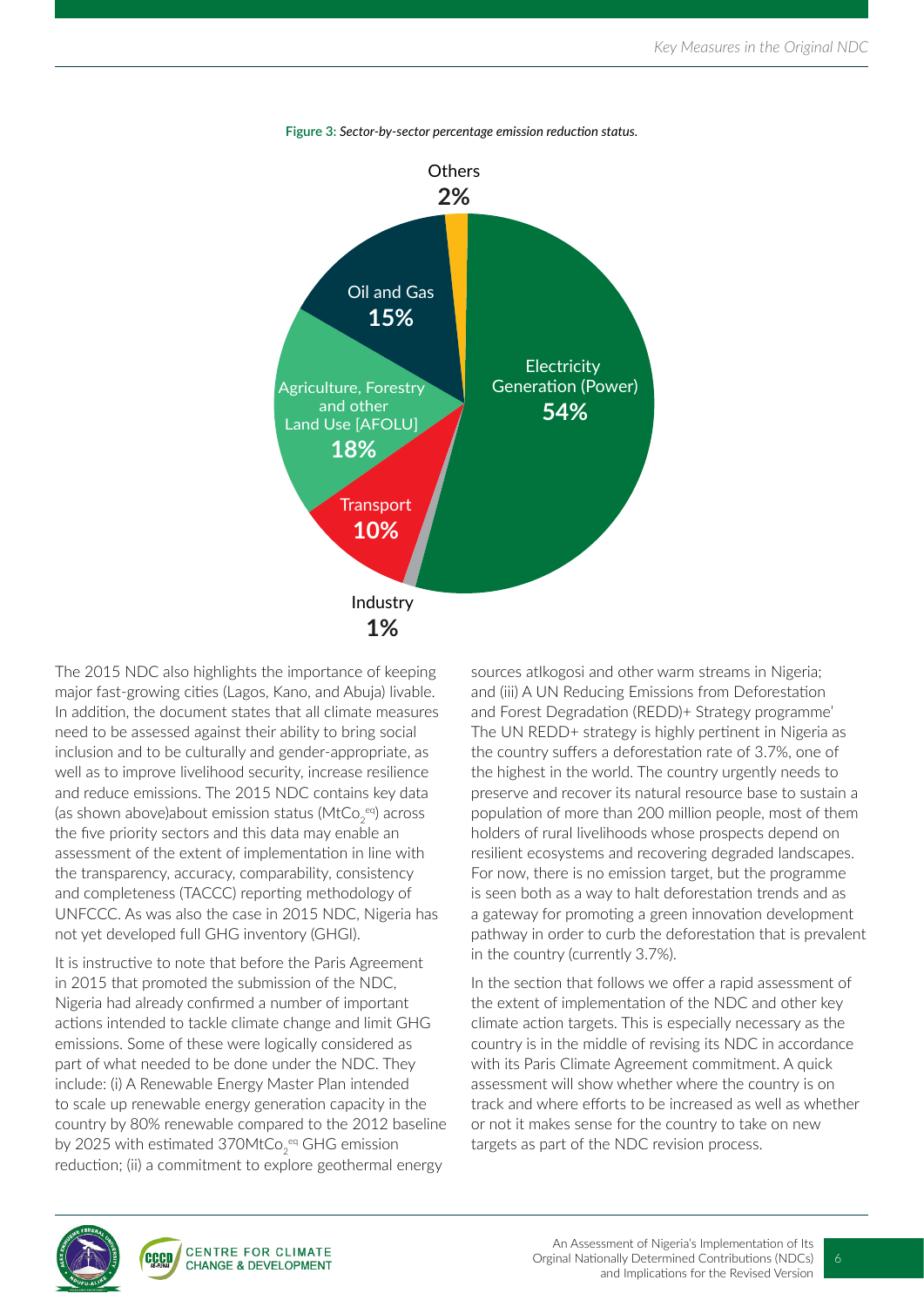## 3.0 Assessment of the Extent of Implementation

### 3.1 Sector-by-Sector Assessment

### **3.1.1 Electricity Generation (Power)**

As stated, the target was to improve decentralized renewable generation especially off-grid solar PV and multi-cycle power stations and to achieve energy efficiency of 2% per year (30% by 2030), and introduce the use of natural gas rather than liquid fuels. The data on renewable energy has yet to be fully established in Nigeria and the

institutions providing it are compiling it for inclusion in the revised NDC2. However, we know that the Federal government has commissioned an energizing education project which is generating roughly 92MtCo $_2^{\,\text{eq}}$ . There are additional key renewable energy and energy-efficient projects deployed by the Federal government and nonstate actors but these have not been adequately tracked. **Table 2** sets out scorecards for these targets/projects.

#### **Table 2:** *Scorecards for additional renewable energy and energy efficiency targets in Nigeria*

| Target/Project                                                                                                                                                                                                                         | Assessment                                                                                                                                                                                                                                                                                                                                                                                                                                                                                                                                                                                                                                                                                                                                                                                                                                                                    |  |
|----------------------------------------------------------------------------------------------------------------------------------------------------------------------------------------------------------------------------------------|-------------------------------------------------------------------------------------------------------------------------------------------------------------------------------------------------------------------------------------------------------------------------------------------------------------------------------------------------------------------------------------------------------------------------------------------------------------------------------------------------------------------------------------------------------------------------------------------------------------------------------------------------------------------------------------------------------------------------------------------------------------------------------------------------------------------------------------------------------------------------------|--|
| Increase renewable energy<br>generation by 80% by 2025<br>compared to 2006 baseline with<br>estimated 370MtCO <sub>2</sub> <sup>eq</sup> greenhouse<br>gas emission reductions. Expected to<br>achieve 492MtCO <sub>2eq</sub> by 2030. | Detailed tracking is not in place so it is not possible to estimate progress.<br>However, it must be noted that the Renewable Energy Policy established in 2006<br>was aimed at increasing the contribution of renewable energy so that it would<br>account for 10% of Nigeria's total energy consumption by 2025. It is highly<br>unlikely that renewable accounts for up to 2% of the energy consumed in the<br>country today.                                                                                                                                                                                                                                                                                                                                                                                                                                              |  |
| 13GW of renewable energy before<br>2025-2030 as part of the NDC's<br>commitment to reduce emissions.                                                                                                                                   | The government has commissioned a number of distributive renewable energy<br>(RE) systems, including the Rural Electrification Agency (REA); energizing<br>education projects in some Nigerian Universities; Solar home systems in rural<br>communities. The Energy Commission of Nigeria(ECN) has also carried out a<br>number of renewable energy projects over time. There are indications that one<br>or renewable power projects, already approved by the Nigerian power sector<br>regulator (NERC) have progressed in the development cycle. There are also more<br>than 10 projects to both grid and off-grid that were recently given approval<br>through PPAs by the government bulk-purchasing company (NBET) to proceed<br>to development. But there has been no structure put in place to track these<br>deployments in terms of their emission reduction status. |  |

**Energy Efficiency Measures:** The NDC identified energy efficiency as one major area that emission reduction could be made. This was thought to be low-hanging fruit given the huge amount of inefficiency in the system, especially in the context of limited generation capacity. The target was set at 2% per year by 2020 and 30% by 2030. However, to the best of our knowledge, action has not matched words in this regard. The Energy Commission of Nigeria, in collaboration with the ECOWAS Commission and the Cuban Government, successfully deployed one million high-quality Compact Fluorescent Lamps (CFLs) to replace

Incandescent Lamps in different parts of the country. The replacement exercise was carried out in selected sites in FCT, States, Tertiary Institutions, and hotels. This raised awareness about energy efficiency and conservation in the country. A report by UNDP-GEF showed that Nigeria could save \$45million for every one million Incandescent Lamp replaced with CFLs. It is estimated that Nigeria has 500 million Incandescent Lamps. For every CFL given out, Nigeria will be saving a minimum 49Watts of energy. The program was intended to be scaled up but little has been done since then.

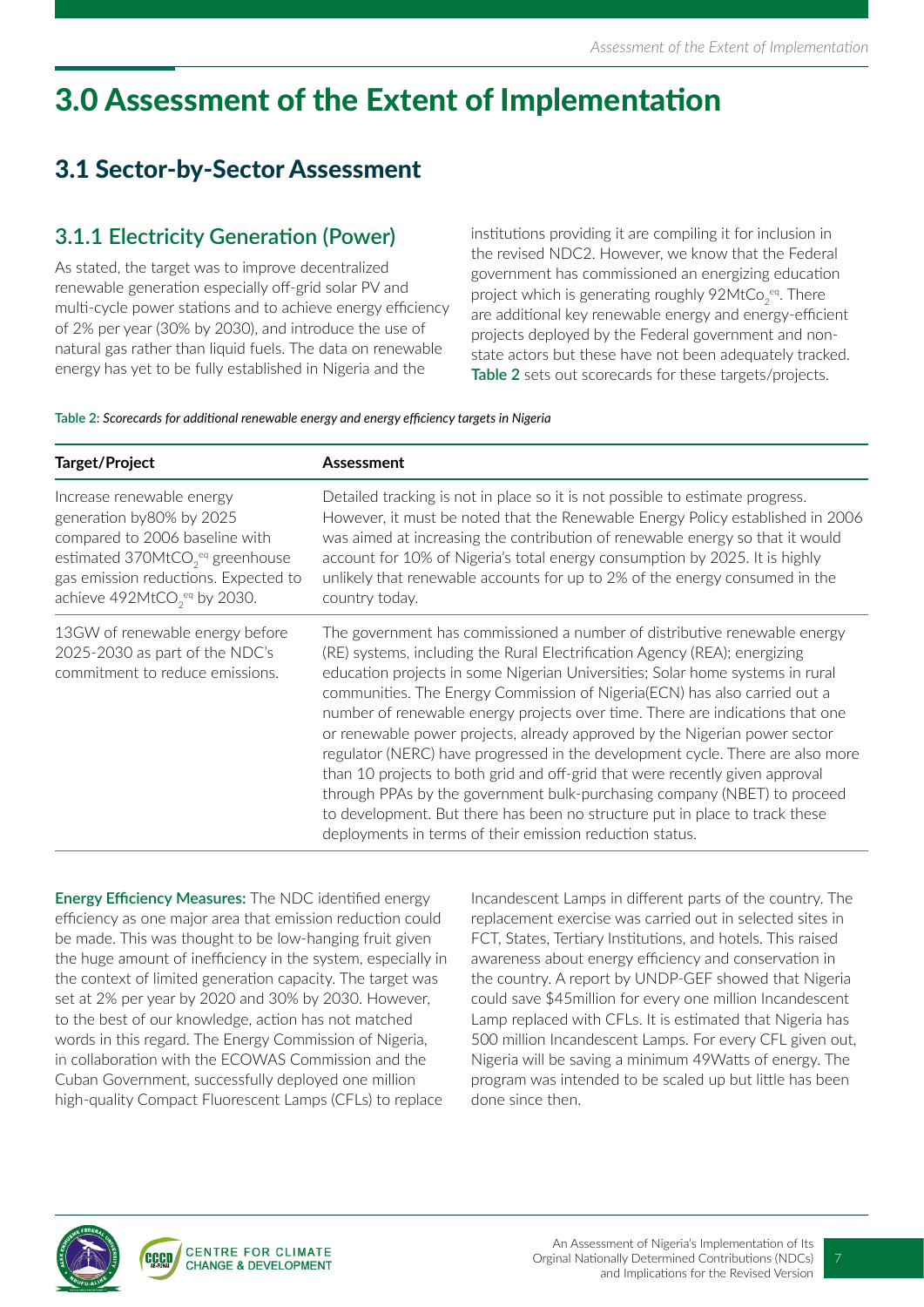**Clean Cook Stove Programs:** Clean cook stoves were not explicitly mentioned in the NDC but with an estimated 18million households in Nigeria (roughly 72% of these Nigerian households) using traditional biomass (mostly firewood and charcoal) to cook, finding a way to scale up cooking technologies has been a major focus for Nigerian governments. With the large number of households affected, improving cooking would result in a massive saving of carbon and trees across Nigeria. Considering each household consumes about 1.5 matured trees a year, it has been estimated that efficient cook stoves such as the Save80 could save 4million trees and 20,477,836.8CO2<sup>eq</sup> per annum in Nigeria. The boldest program yet in this area came in 2014 when, in its 2014 appropriation bill, the government voted Naira 9.2billion for the procurement and distribution of clean cook stoves. However, the project was stalled as a result of institutional debilities and graft and the matter is still 'sub judice' in till date.

### **3.1.2 Oil and Gas**

Gas flaring is the largest single-point source of GHG emission in Nigeria accosting for over 50 million metric tons of CO2 per year. Ending gas flaring by 2030 is one of the big targets of the NDC. In 2016 the government launched an ambitious Nigerian Gas Flare Commercialization Programme ("NGFCP") which is aimed at selling the previously flared gas to private investors so they can convert to other economically viable uses such as CNG, LNG, and LPG. Government recently says that a contract has been signed with over 100 entities to participate in this program but it is not clear when the operation will start. More recently the government has also launched a National Gas Expansion Program (NGEP) aimed to deliver 1million auto gas vehicles by 2021. However, in the oil and gas sector, the data required is for base-year intensity and baseline scenarios. The present NDC data source was achieved more by extrapolation than by using secondary or primary data. The fault began with the first national communication, where the sources of compiled data compiled were not. Carrying out Measurement, Reporting, and Verification (MRV) in the case of recent activity leads to data which is cumbersome and almost never reliable. Data on the number of Open Cycle Gas Turbines converted to Close Cycle Gas Turbines is important because this is a reduction process. There is no reliable data on which inventory compilers can rely and activity data in this sector is often hard to gather accurately due to the prevailing circumstances in the region.

### **3.1.3 Industry (Industrial Process and Product Use – IPPU)**

The emphasis was on benchmarking technology standards against international best practices for industrial energy usage and promoting the adoption of green technology in industries. As indicated, in this sector the NDC was expected to implement green innovation strategies in the relevant industries. However, to comply with green requirements in these industries, Technology Need Assessment (TNA) is needed in order to take stock of the technology required to reduce emission in this sector. This would enable Nigeria to establish defined models for emission reduction in industries. The Federal government is on the verge of conducting TNA sponsored by the Global Climate Fund. At present, there is no established model for GHG inventory in the IPPU sector and this is a clear indicator that gaps exist in this sector and baselines have yet to be established. It is clear that the same data inadequacies present in other sectors, particularly in relation to liability, are also present here. For the purpose of MRV, no activity data has been collected since 2010 to identify clean technology in industries. Examples of useful data questions for cement industries would include: what is their production capacity and what are their methods of generating energy for the production of clinker? What mitigation efforts are included in Nigeria's NDC with regard to emission reduction potentials across the cement industries? For example, a cement industry using one (1) tonne biomass of sawdust or briquettes of wood to produce clinker according to IPCC standards is expected to emit 3.667tCO2eq, and this information might offer a new way of gathering MRV data for the NDC. It should be noted that studies sponsored by UNDP in collaboration with the Department of Climate Change and the Federal Ministry of Environment are ongoing, aiming to establish baselines for the IPPU sector and to collate activity data for the sector. The Department of Climate Change, the Federal Ministry of Environment, and the European Union have also trained local MRV experts in this sector.

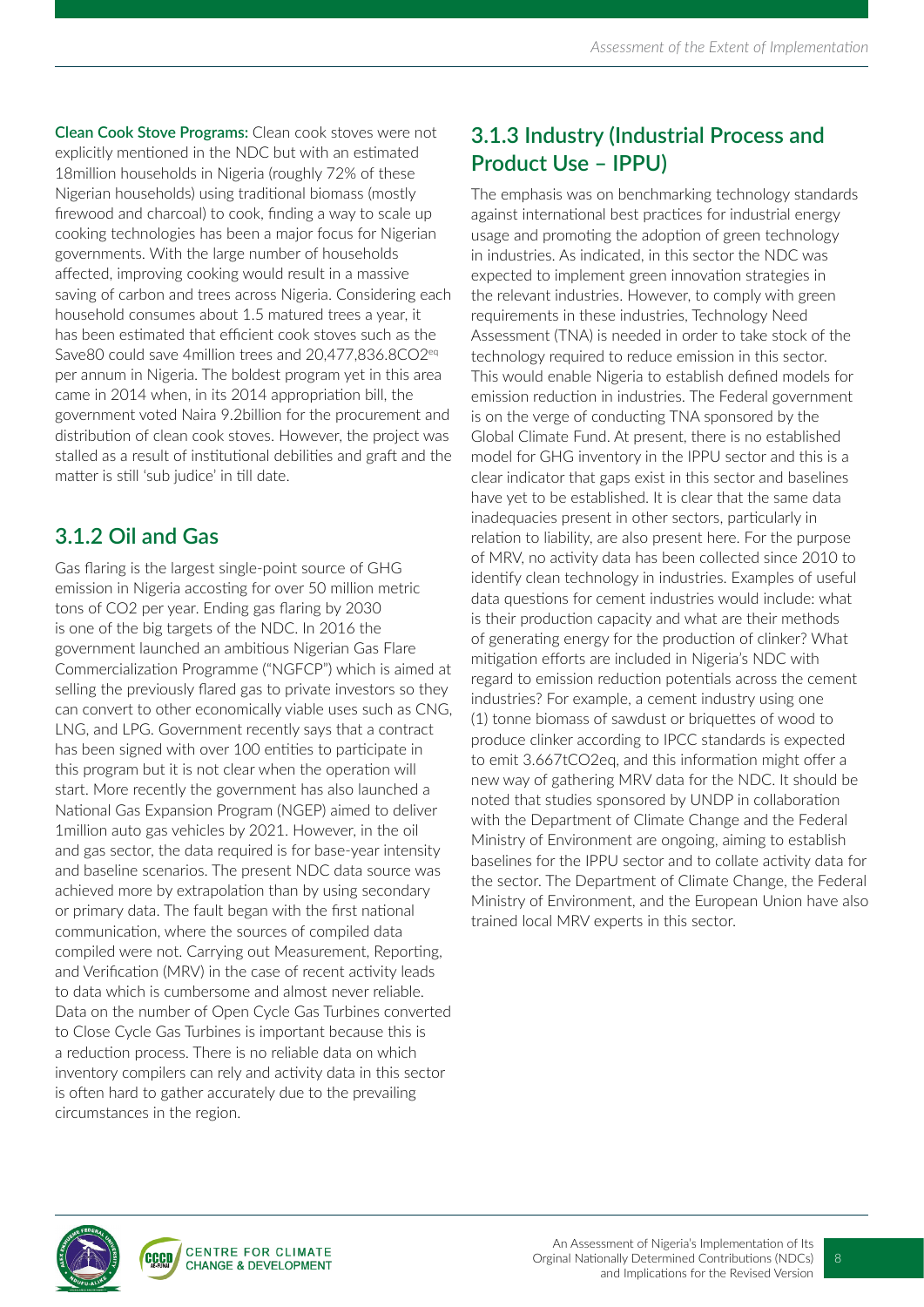### **3.1.4 Agriculture, Forestry and Other Land Use (AFOLU)**

These sectors hold a large carbon sink and produce large emissions because of the anthropogenic nature of their activities. However, the data and activities noted in the REDD strategy can only be found in the annexure of the Biennial Update Report (BUR) or in National communications. In the present NDC, little has been captured in this sector except in relation to smart agriculture, and even here, MRV data about emissions reductions is not captured. We have records for the number of livestock in the country but no emission estimate in relation to livestock, which of course forms part of the activity data in Agriculture. There are no data about the estimated reduction of GHG in grasslands or cropland (both these are parameters in GHG inventory using the IPCC methodology).

The Nigeria REDD++ programme trained many foresters from academia, MDAs, CBOs, and NGOs in MRV in the forestry sector, collaborating with the Food Agricultural Organization (FAO) from 2017 to 2018 in Akure, Ondo state to offer this. MRV was conducted in 5 ecological zones; the Mangrove, Lowland Rain forest, Highland Rain forest, Deciduous forest, and Sahel Savannah. The outcome was the preparation of Forest Reference Emission Level (FREL) and the establishment of defined carbon estimates.

### **3.1.5 Transport**

There is considerable experience with tracking progress towards absolute emission reduction targets in the transport sector. For example, any variation in our NDC type, including emission reduction from a base year, is capable of reducing our estimated emission by (270 MtCO2 equivalents) in the transport sector if the year 2000 was initially taken as a base year. The Nigeria NDC has not embarked on MRV activity data since 2015 and has no trajectory projection or population data as parameters for MRV in that sector. The expansion of the mass transport programme to reduce emission has not succeeded anywhere (with the exception of the Lagos State BRT buses and train services) and all mitigation services to reduce cars on the road have been fruitless.

The major challenge for the transport sector is the enforcement of policy and regulatory measures. In 2020, for example, it is expected that cars coming from Europe will mean a reduction of emission by 50gms CO2/100km of movement. But baselines are yet to be set to achieve some form of compliance with policy measures. These must include emission measurements at the point of entry of imported cars.

Another major gap in the 2015 NDC implementation plan for the transport sector is marine transport activities. Ships, for instance, are generally powered by fossil fuels, in most cases by HFO, a residual of the refining process of crude oil. A ship's engine has 1000 times more power than a standard family car. This gives some idea of the quantity of fuels it consumes and consequently the volume of gases and particulate matter emitted. Furthermore, medium scale ships consume in the region of 1,250 litres of HFO per hour, so it is possible to imagine the quantity of emission from55,000 ships globally. There is now a plan to mainstream marine transport activities into the government Economic Recovery and Growth Plan (ERGP), to be included in the formulated draft National Transport Policy as well as in the forthcoming NDC review for the transport sector.

In the previous section, we provided a brief assessment of the core mitigation targets set by the government and highlighted the lack of a clear baseline, climate registry, and robust MRV frameworks: major barriers in assessing the extent of implementation. As of March 2017, the Nationally Appropriate Mitigation Action (NAMA) became available, offering the potential to address the data gap in Nigeria's mitigation work across all sectors.

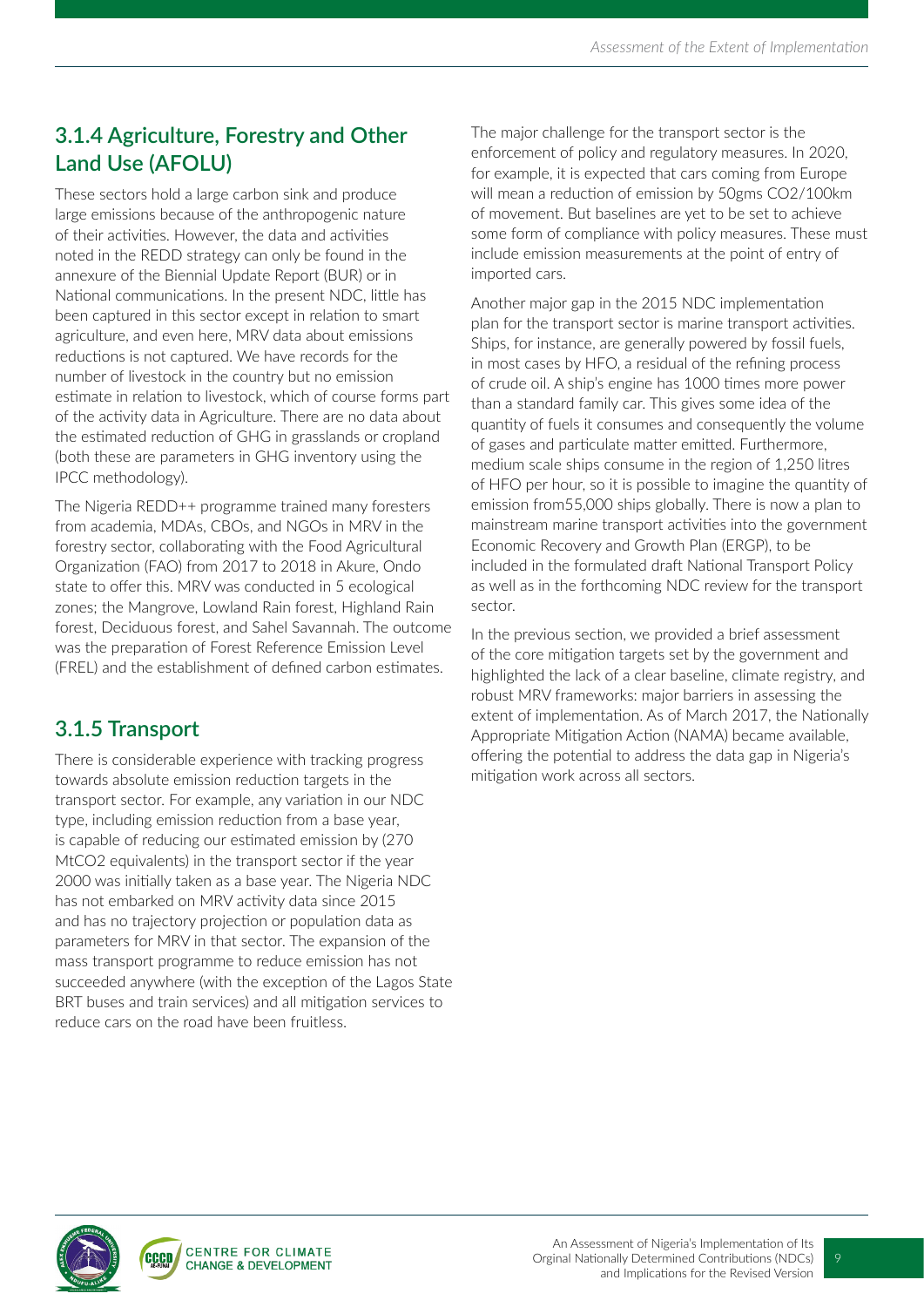## 4.0 Assessment of Nigeria's 2015 NDC Implementation Plan

In conducting a structured, clear, logical assessment of Nigeria's NDC implementation effort, we were guided by the five (5) NDC components: Governance, Mitigation, Adaptation, MRV, and Finance as follows:

### 4.1 Governance

The policy landscape has been robust, with climate change policy in place alongside other sectoral policies drawn from the five priority sectors. Policies and regulations are critical, offering a powerful way to attract investors to the plan. Although the context of policy is changing so as to tally with the life-threatening effects of climate change, there is still room for improvement in bridging the NDC and economic development gap. It could be argued that a national green growth plan is needed in order to bring together all relevant policies under one 'roof'. This would give greater urgency to the need to drive climate action and green transition in Nigeria in a more coordinated fashion. Another key governance improvement could lie in the passage of the Climate Change Bill which could create an agency and enhance the institutional mandate of such an agency to drive climate action across the country. Additionally, effort is required to stimulate a climate governance framework in the various states across the nation.

### 4.2 Mitigation

As of March 2017, the Nationally Appropriate Mitigation Action (NAMA) for Nigeria became ready to brighten the potentials of addressing Nigeria's mitigation potentials across sectors. The NAMA is a critical instrument in documenting emission reduction potentialities. For the first time, the NAMA contains two clear energy demand scenarios that could guide a clear mitigation implementation action up to 2030. In Case A, Nigerian economy grows at the rate of 5% per annum, and population growth of 2.5% per annum. The industrial sector grows at the average rate of 5% per annum like all the other sectors resulting in a doubling of the industrial sector by the year 2030. On this it is projected that a total energy demand in the economy when the LCD interventions are implemented, will decrease to 3,278.5 million GJ in 2030 from the 4,961.3 expected in the BaU scenario. This is about 34% decrease.

In Case B: The second BaU sub-scenario involves a tripling of the Nigerian industrial sector by the year 2030. All the other sectors of the economy grew at the 5% per annum rate. For Case B economy wide total energy demand in 2030 is expected to decrease to 4,195.2 million GJ in the mitigation scenario, compared to the BaU energy use of 6,153.5 in that year, about 32% decrease. Under Case A, Nigeria's GHG emissions are expected to grow to about 645.5 Million tonnes CO2e (tCO2e) by the year 2030. This is equivalent to 2.4 tCO2e per person. In the 2015 NDC report, the same assumptions about the growth of the economy and population growth were made, but the industrial sector was assumed to be tripled in size compared to the base year. Under Case B, Nigeria's GHG emissions, is expected to grow to about 900 million tonnes of CO2e. This translated to a per capita emission of about 3.4 tCO2e.(see the **tables** in Appendix I)

### 4.3 Adaptation

The Building Nigeria's Response to Climate Change (BNRCC) project produced the NASPA-CCN. This identified climate change vulnerabilities and contained guidance to develop a comprehensive climate change adaptation strategy. NASPA aims to strengthen the existing energy infrastructure by developing and diversifying secure energy backup systems to ensure that both civil society and security forces have access to emergency energy supply. Vision 2020 also includes a number of concrete adaptation targets such as the establishment of a 1,500km 'green wall' in 11 states bordering the Sahara to reduce the rate and speed of desertification. A number of policy approaches are helping to develop and implement sectoral strategies, measures and initiatives for effective adaptation responses. However, action towards promoting large scale adaptation remains limited and this offers a major area for improvement in the new NDC.

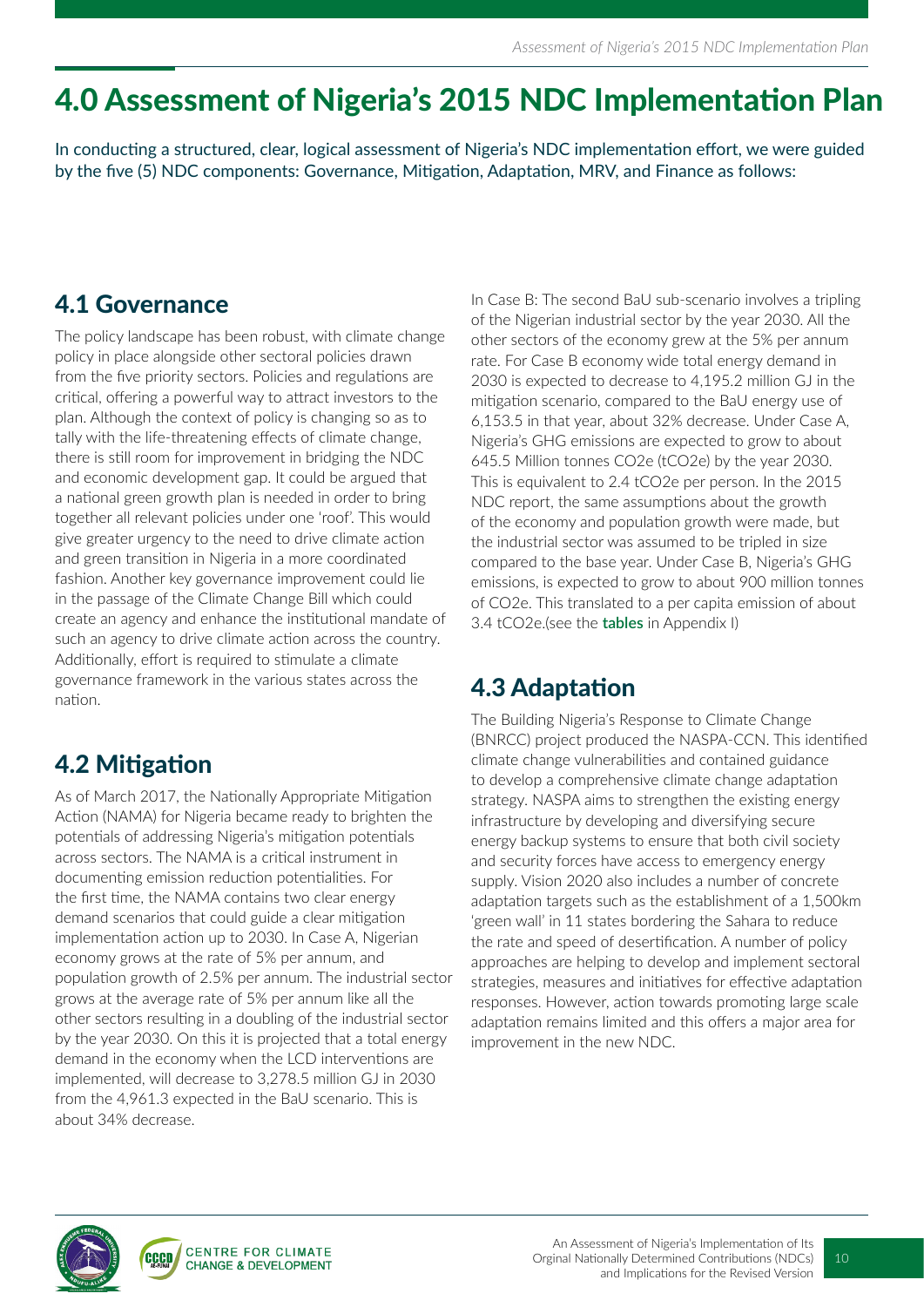### 4.4 Measurement, Reporting and Verification (MRV)

MRVs are generally accepted as critical to successful implementation of NDCs. Hence the need for countries to conduct GHG Inventory of gases including Carbon dioxide, Methane and Nitrogen Oxide. The current status of Nigeria's MRV effort is that the government and its development partners are investing to develop capacity for MRV. Using IPCC methodology, Nigeria is conducting GHG Inventories in 5 sectors: Energy, Waste, AFOLU and IPPU. Nigeria is utilising secondary data (default values) in MRVs under the IPPU sector. However, the Federal Ministry of Environment in partnership with the European

Union has trained Nigerians in how to generate and gather GHG Inventory data. The country is in transit from Tier1 to Tier 2 of the GHG Inventory (see **Figure 4** below).The MRV report goes into the National Communication (NC – Nigeria submitted its third NC in 2019); Biennial Update Report (BUR)-sequel to the submission of the country's first Biennial Update Report (BUR1) to the UNFCCC in 2018, the processes of BUR2 was initiated with in a meeting of a Local Project Appraisal Committee (LPAC) which recommended a stakeholder Workshop which was held in September, 2020 to kick off the implementation of BUR2 within the expected time-frame of project implementation August 2020 to August 2022; and International Consultative Analysis (ICA).





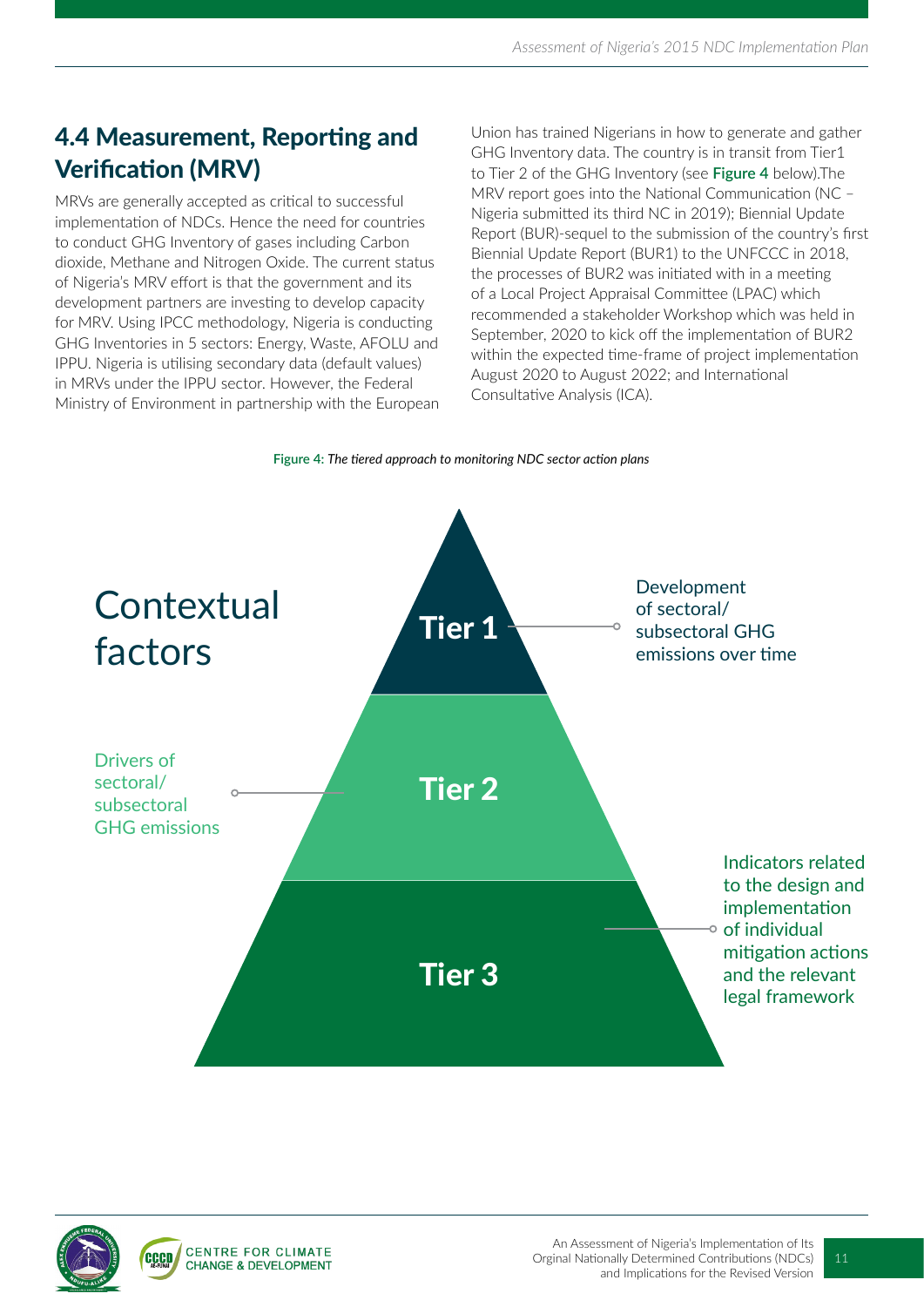### 4.5 Finance:

Climate finance is the bedrock of meeting Nigeria's mitigation and adaptation commitments. It has to be noted that Nigeria has accessed international climate finance including the Green Climate Fund (GC, Adaptation Funds, the International Fund for Agricultural Development (IFAD), Climate Investment Fund, the Forest Carbon Partnership Facility (SFCPF – World Bank), UN-REDD+ Programme and UNDP-NDC Support Programme. Nigeria has also issued a first and second Sovereign Green Bond (in 2017 and 2019) respectively to fund a pipeline of projects, all targeted at reducing emissions and moving towards a greener economy. **Table 3** below shows Nigeria's climate finance status. Unfortunately, in most cases the country does not have direct access to these funds, with access coming instead through a third party.

**Table 6:** *Climate finance status in Nigeria*

|    | S/N INSTITUTION                                                                                                        | AMOUNT (\$M) |
|----|------------------------------------------------------------------------------------------------------------------------|--------------|
| 1. | Green Climate Fund (GCF)                                                                                               | 172.7        |
| 2. | Global Environmental Facility (GEF)                                                                                    | 102.94       |
| 3. | System for Transparent Allocation of Resources (STAR-<br>GEF), (Land Degradation, Biodiversity, and Climate<br>Change) | 64           |
| 4. | <b>Adaptation Funds</b>                                                                                                | 2.98         |
| 5. | UN REDD+ Funds                                                                                                         | 8.5          |
| 6. | International Fund for Agricultural Development (IFAD)                                                                 | 317.6        |
| 7. | Forest Carbon Partnership Facility (FCPF)                                                                              | 8.93         |
| 8  | Climate Investment Fund (CIF)                                                                                          | 250          |
| 9. | Nigeria Sovereign Green Bond (first and second Issue)                                                                  | 72.6         |

Nigeria has received a disproportionately low level of adaptation finance given its vulnerability, as shown above:

## 5.0 Recommendations

From the foregoing analysis, it could be deduced that the old NDC implementation strategies were fraught with lapses and gaps. The inclusion of Waste and Water sectors in the forthcoming new NDC is a welcome development by critical stakeholders in Nigeria. The marine environment that was omitted in the old NDC has now been captured. To have an effective and results-oriented new NDC, is important to put in place an NDC implementation index, as well as monitoring tools to track progress. These tools can then guide policy direction.

Analyzing the NDC's implementation index in order to guide policy direction can be achieved in two steps. The first will involve a detailed elaboration of the specific

status of Nigeria to understand how it can achieve its NDC targets across sectors, looking in particular at the Governance, Climate Financing, MRV, Mitigation and Adaptation Components of the NDC's implementation activities. This will provide information to guide how the achievements of desired targets are rate, in lieu of identified component-specific indicators. The second step involves the use of averaged indicator ratings and component weightings in the development of the NDC's implementation indices.

Based on the review of NDC documentation and using the 5 NDC implementation components we hereby propose that the following gaps need to be filled in the next NDC:

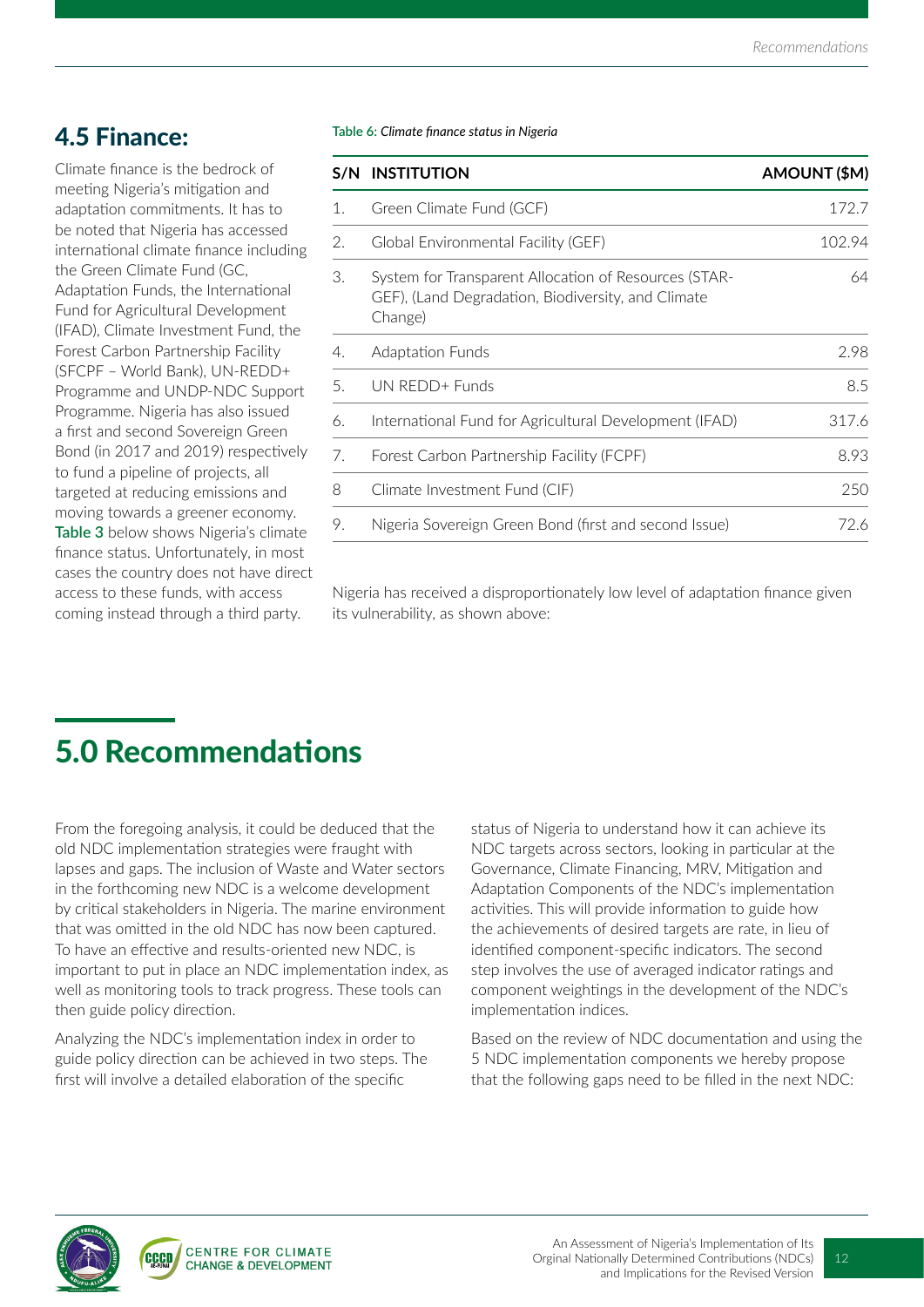#### **Table 7:** *NDC implementation gap analysis*

| <b>NDC Implementation</b><br>Component | Activity                                                                                                                                                                                                                                                                                                                                                                                                                                                                                                                                                                                                                                                                                                                            |  |  |  |
|----------------------------------------|-------------------------------------------------------------------------------------------------------------------------------------------------------------------------------------------------------------------------------------------------------------------------------------------------------------------------------------------------------------------------------------------------------------------------------------------------------------------------------------------------------------------------------------------------------------------------------------------------------------------------------------------------------------------------------------------------------------------------------------|--|--|--|
| Governance                             | Review current institutional arrangements<br>1.<br>Establish a Joint Task Force (JJT) or a coordinating team to oversee the NDC implementation.<br>2.<br>Set up other governance/institutional arrangements<br>3.<br>Build capacity within government<br>4.<br>Engage external stakeholders<br>5.<br>Develop legal frameworks<br>6.                                                                                                                                                                                                                                                                                                                                                                                                 |  |  |  |
| <b>Mitigation</b>                      | Review the current mitigation policy landscape<br>1.<br>Set up institutional arrangements for the coordination and oversight of mitigation activities<br>2.<br>Analyse the national mitigation potential in order to identify priority sectors and mitigation<br>3.<br>options<br>Conduct a detailed appraisal of priority actions for key sectors<br>4.<br>Design mitigation policies<br>5.<br>Access financing for mitigation actions<br>6.<br>Implement mitigation policies<br>7.<br>Design and implement a mitigation MRV system<br>8.<br>Prepare for future NDCs<br>9.                                                                                                                                                         |  |  |  |
| Adaptation                             | Review the current adaptation policy landscape<br>1.<br>Undertake groundwork and governance<br>2.<br>Undertake preparatory work for adaptation plans<br>3.<br>Access financing for adaptation actions<br>4.<br>Implement policies, projects and programmes<br>5.<br>Monitor and report on progress and effectiveness of adaptation actions<br>6.                                                                                                                                                                                                                                                                                                                                                                                    |  |  |  |
| <b>Finance</b>                         | Review the climate finance landscape<br>1.<br>Establish institutional arrangements for the oversight and coordination of climate finance<br>2.<br>activities<br>Compile an overall costing for the NDC<br>З.<br>Identify funding gaps and needs<br>4.<br>5. Assess public and private financing options<br>Develop a country climate investment plan<br>6.<br>Secure direct access to international climate funds for national and subnational institutions<br>7.<br>Develop a project pipeline and financing propositions that can be put forward to different<br>8.<br>financing sources<br>Increase private sector engagement and overcome barriers to investment<br>9.<br>10. Design and implement a climate finance MRV system |  |  |  |
| <b>Transparency/MRV</b>                | Review current MRV activities<br>$\mathbf{1}$ .<br>Establish institutional arrangements for the oversight and coordination of MRV activities<br>2.<br>Assess data gaps and needs<br>З.<br>Design MRV system for mitigation, adaptation and finance<br>4.<br>Establish data management processes<br>5.<br>Build MRV capacity<br>6.<br>7. Improve MRV system over time                                                                                                                                                                                                                                                                                                                                                                |  |  |  |



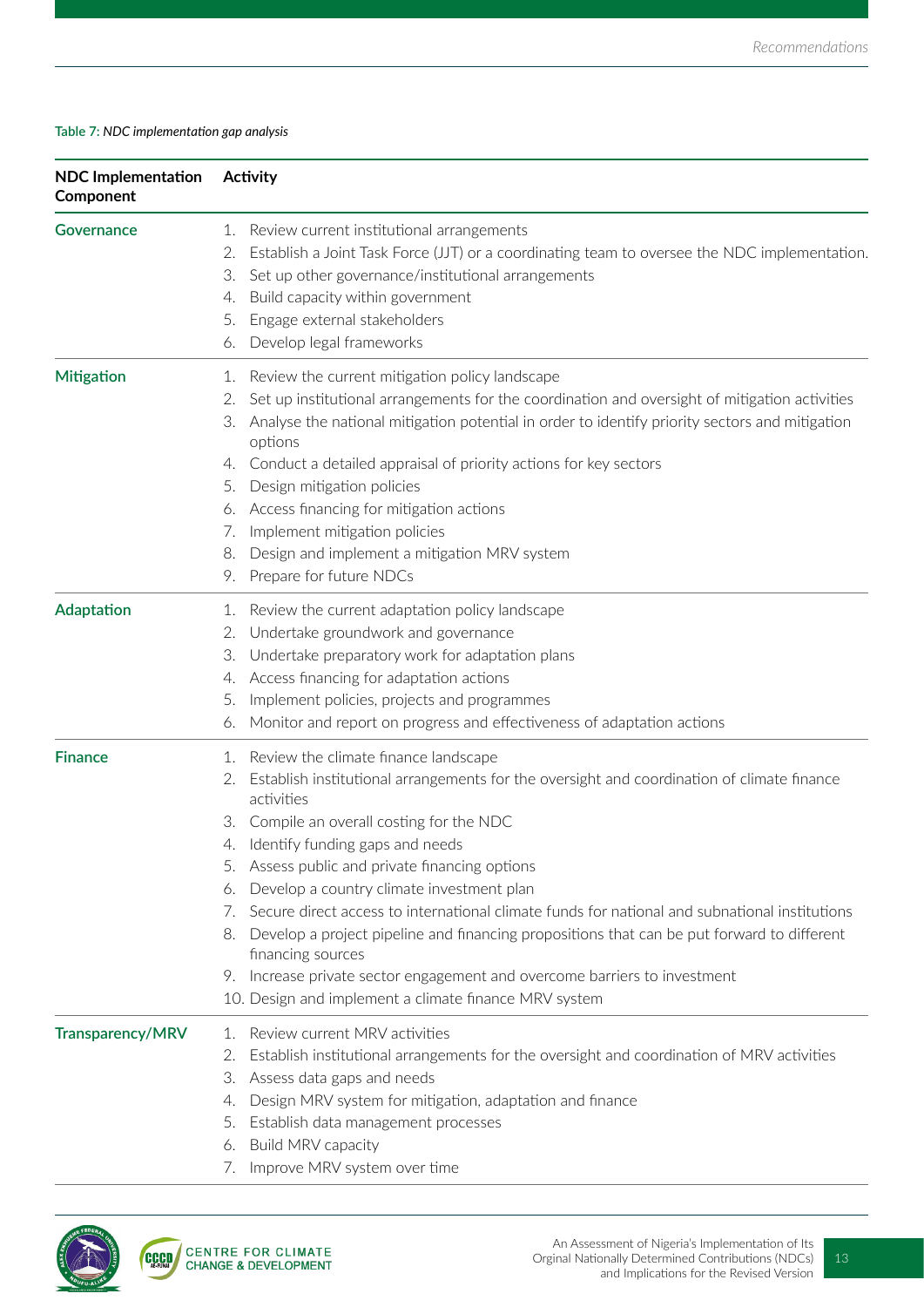## 6.0 Conclusion

The Paris Agreement and the attendant Nationally Determined Contribution (NDC) tool remains a turning point in countries' efforts to achieve mitigation and reach adaptation milestones in order to curb the monster called Climate Change. A detailed and results-oriented delivery of activities in the NDC implementation index for Nigeria and the consequent monitoring and tracking of efforts will go a long way towards positioning the country on the path

towards a low-carbon and resource-efficient trajectory. This will also allow Nigeria to seize the moment and take advantage of the opportunity arising from the emerging New Market Mechanism (NMM) of the Paris Agreement, which is expected to take off in 2023. Attendant opportunities for technology transfer, global partnership, capacity development, funding and similar will then follow.

## References

- ECN Energy Commission of Nigeria. (2012). Electricity Demand Projections. Abuja: Energy Commission of Nigeria.
- •Federal Government of Nigeria Intended Nationally Determined Contribution (FGN INDC).
- •(2015). Approved Nigeria's INDC Submission. Retrieved June 25, 2020 from www.unfccc.int/submisions/INDC/ submissionpages/submissions.aspx
- •Federal Government of Nigeria (FGN). (2017). Economic Recovery and Growth Plan 20172020. Abuja, Nigeria: Federal Ministry of Budget and Planning.
- •Federal Government of Nigeria, First Biennial Update Report [FN BUR1]. (2018).
- •Federal Government of Nigeria Third National Communication (FGN TNC). (2020).
- Nigeria's Third National Communication under the United Nations Framework
- Convention on Climate Change. Abuja, Nigeria: Federal Ministry of Environment.
- •Federal Government of Nigeria (FGN) 2020, Bouncing Back: Nigeria Economic Sustainability Plan Abuja, Nigeria: Federal Ministry of Budget and Planning.
- Okoh, A. I. S., Mulumo, D., &Orokpo, O. F. (2018). Assessment of the implementation of Nigeria's Nationally Determined Contribution (NDC) in transition to a Low Carbon Economy. Nigerian Journal of Management Sciences, 6(1), 372-383.
- Onuoha M.C(2016) Nigeria's Intended Nationally Determined Contribution, MRV
- Framework and Inclusion in our National Budget. In: Green Growth Pathway for Nigeria. Sustainable Energy Practitioners Association of Nigeria (SEPAN). Pages 221- 224.
- Onuoha M. C., M'boyi F., Makokha O., &Nyambane, A. (2020). Nationally Determined Contribution (NDC) Implementation Index, Monitoring and Tracking Tools for Selected Countries of Africa. Prepared by Africa Technology Policy Studies Network, Kenya and submitted to Pan African Climate Justice Alliance ( PACJA). May 13.
- Onuoha M.C (2016) Developing Further Insight on Applicability of Institutional Energy Efficient Biomass Cook Stove to Generate the Benefits of Carbon Market Projects in Nigeria. In: Green Growth Pathway for Nigeria. Sustainable Energy Practitioners Association of Nigeria (SEPAN). Pages 236-237.
- UNFCCC (2020), Communication of long-term strategies, UNFCCC Secretariat, Retrieved
- •June 25, 2020 from https://unfccc.int/process/the-parisagreement/long-term-strategies
- Sectoral Action Plans For Nigeria's Nationally Determined Contribution (NDC) to the United Nations Framework Convention on Climate Change (UNFCC), Federal Ministry of Environment. 2016.
- Nigeria's Renewable Energy Master Plan (REMP). 2006.
- Market Readiness For Nationally Appropriate Mitigation Actions (NAMAs) in Nigeria Draft Final Report; March 9, 2017; Federal Ministry of Environment

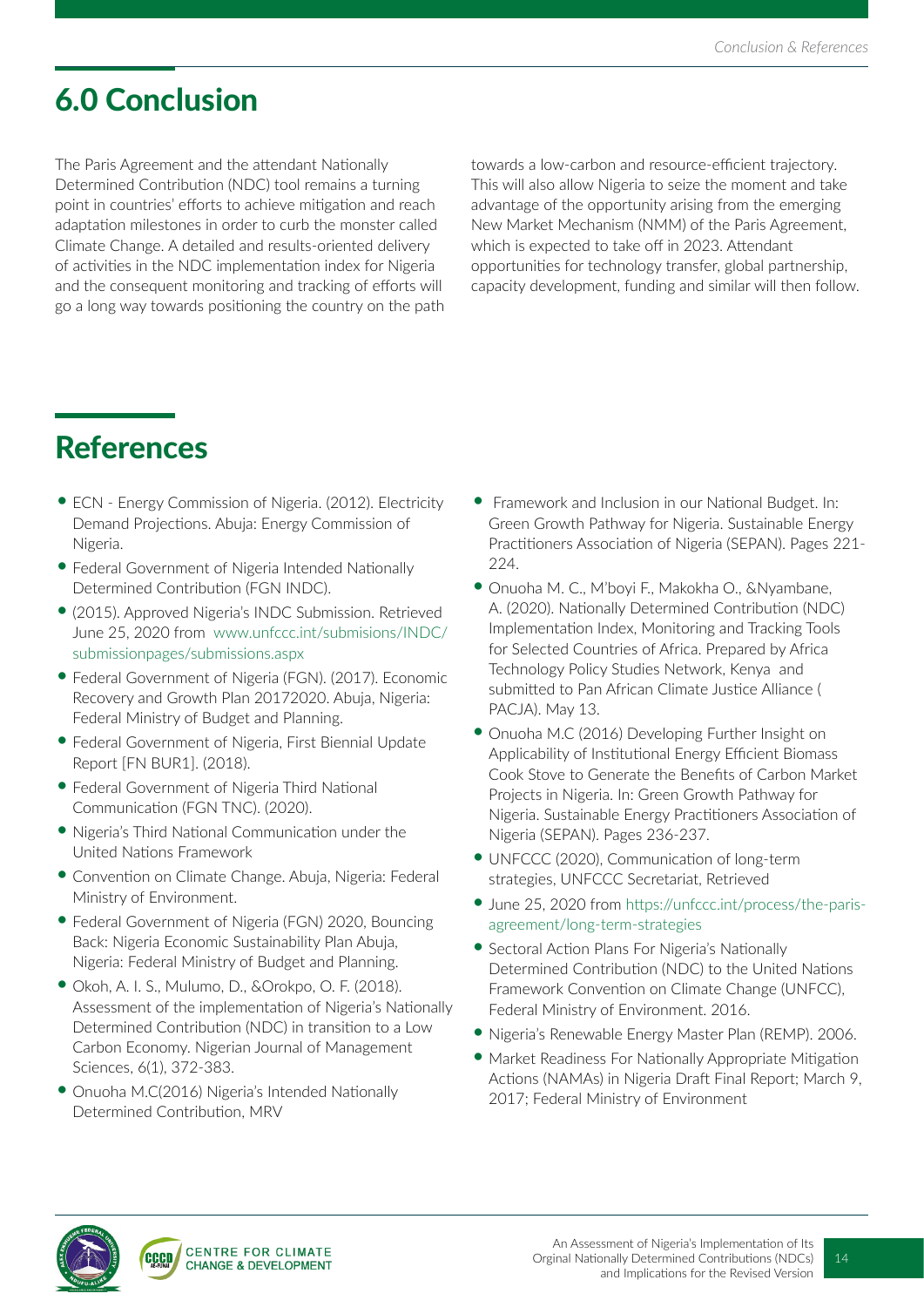## Appendix I

The Paris Agreement and the attendant Nationally Determined Contribution (NDC) tool remains a turning point in countries' efforts to achieve mitigation and reach adaptation milestones in order to curb the monster called Climate Change. A detailed and results-oriented delivery of activities in the NDC implementation index for Nigeria and the consequent monitoring and tracking of efforts will go a long way towards positioning the country on the path

towards a low-carbon and resource-efficient trajectory. This will also allow Nigeria to seize the moment and take advantage of the opportunity arising from the emerging New Market Mechanism (NMM) of the Paris Agreement, which is expected to take off in 2023. Attendant opportunities for technology transfer, global partnership, capacity development, funding and similar will then follow.

#### **Energy Demand in 2030 (BaU and LCD Scenarios) - CASE A**

| <b>Economic Sectors</b> | <b>Business as Usual</b><br>(Million GJ) | Low Carbon Development<br>(LCD) Demand (Million GJ |
|-------------------------|------------------------------------------|----------------------------------------------------|
| Households              | 2,139.4                                  | 1,177.0                                            |
| Agriculture             | 1.7                                      | 1.1                                                |
| Commercial              | 33.3                                     | 20.9                                               |
| Industry                | 2,384.5                                  | 1,833.4                                            |
| Transport               | 400.7                                    | 244.6                                              |
| Other Electricity Uses  | 1.8                                      | 1.4                                                |
| <b>Total</b>            | 4,961.3                                  | 3,278.5                                            |

#### **Energy Demand in 2030 (BaU and LCD Scenarios) - CASE B**

| <b>Economic Sectors</b> | <b>Business as Usual</b><br>(Million GJ) | Low Carbon Development<br>(LCD) Demand (Million GJ |
|-------------------------|------------------------------------------|----------------------------------------------------|
| Households              | 2,139.4                                  | 1,765.57                                           |
| Agriculture             | 1.7                                      | 1.66                                               |
| Commercial              | 33.3                                     | 31.36                                              |
| Industry                | 3,576.7                                  | 2,750.17                                           |
| Transport               | 400.7                                    | 244.6                                              |
| Other Electricity Uses  | 1.8                                      | 1.4                                                |
| <b>Total</b>            | 6,153.5                                  | 4,195.2                                            |

Tables (3 and 4) above, shows Nigeria low-carbon development opportunities, that is, by 2030, under Case A BaU scenario (FGN NAMA 2020)

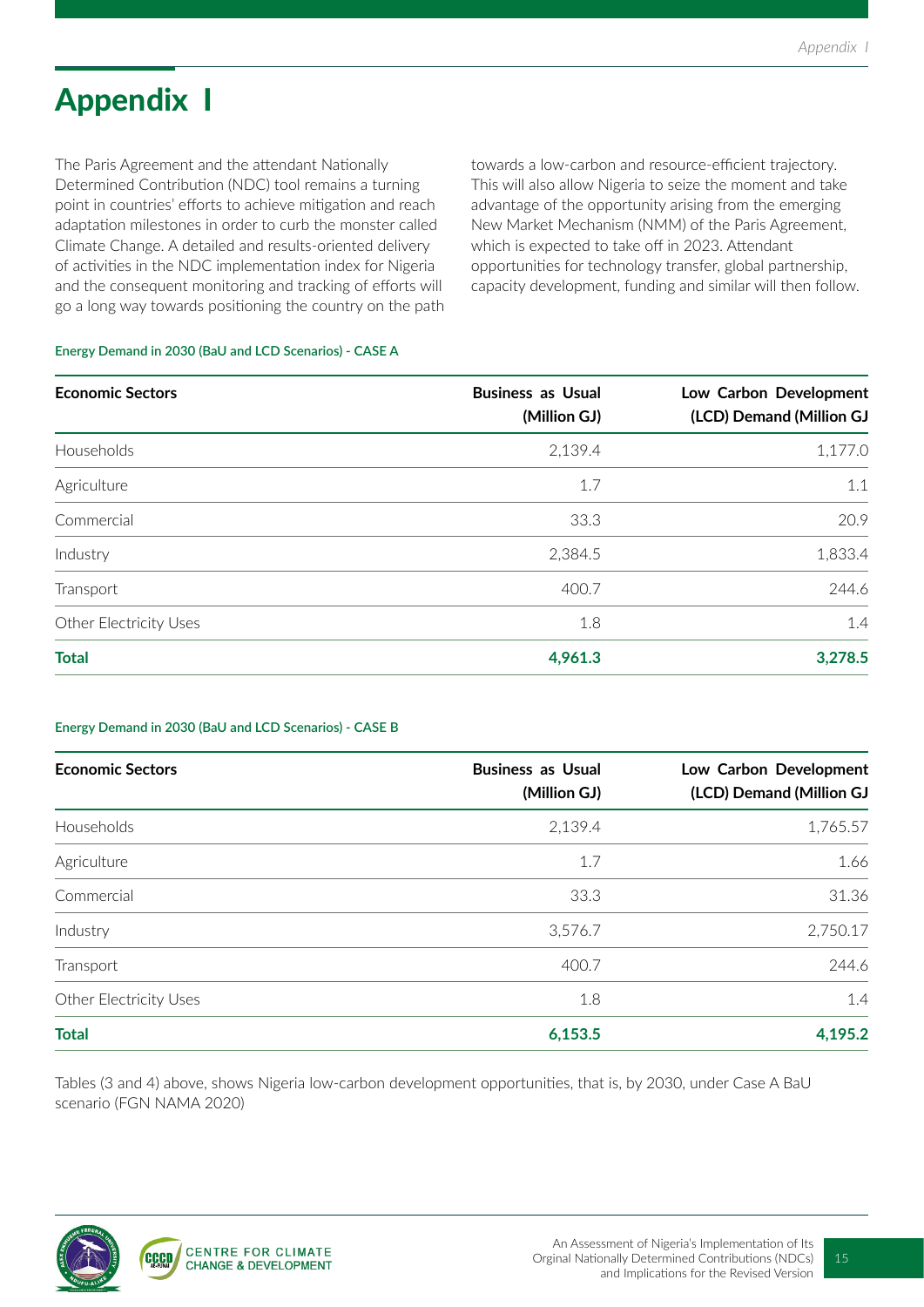## Appendix II

NAMA Opportunities in Nigeria and their Emission Reduction Potentials by 2030

| S/N | <b>NAMA Opportunity</b>                                                                                                                                             | <b>Estimated 2030 Emission</b><br><b>Reduction Opportunity</b><br>(Million tCO2e) | <b>Comments: General and on</b><br><b>Probable Funding Type</b>                                                                                                                                                                                                                                                                                                                                                                                                                                                                                                                                                                                                                                                                                   |
|-----|---------------------------------------------------------------------------------------------------------------------------------------------------------------------|-----------------------------------------------------------------------------------|---------------------------------------------------------------------------------------------------------------------------------------------------------------------------------------------------------------------------------------------------------------------------------------------------------------------------------------------------------------------------------------------------------------------------------------------------------------------------------------------------------------------------------------------------------------------------------------------------------------------------------------------------------------------------------------------------------------------------------------------------|
| 1.  | Economic Sector-<br>Wide Energy Efficiency<br>Improvement:<br>- End Use Electric Energy<br>Efficiency<br>- End Use Non-Electric<br>Energy Efficiency<br>Improvement | 186.8                                                                             | - Will cover: residential, industrial, commercial<br>and transportation sectors;<br>- Energy efficiency (EE) measures are noted<br>worldwide to be characterized by many<br>inhibiting barriers, especially in developing<br>countries. A recent report characterized EE<br>projects in Nigeria will in the worst case<br>break even over project lifetimes. Given the<br>uncertainties and the usually inability in to<br>raise financing for EE projects. EE projects<br>should be seen as falling under the category<br>of NAMAs for which international funding<br>will be sought.                                                                                                                                                            |
| 2.  | Reduction of Flaring of AG                                                                                                                                          | 166.9                                                                             | - Although cost/tCO2e of this intervention<br>has been reported as negative in a past<br>report, we are of the opinion that the<br>coverage of the flare reduction intervention<br>in that report must not have been as robust<br>as the one covered in a more recent report.<br>- Even with the realization of historical<br>reluctance of upstream Nigerian Oil and Gas<br>operators and the Nigerian Government to<br>fund an aggressive gas flare-out program<br>and the marginal impact of regulations<br>to catalyze more aggressive gas flaring<br>reduction. It seems reasonable that gas<br>flare-out program should be funded jointly<br>between the Nigerian government and<br>the joint venture partners in the oil and<br>gas sector |
| 3.  | Increased Penetration of<br>Renewable Power to Grid<br>and Off-grid Generation                                                                                      | 114.3                                                                             | - A series of initiatives are ongoing by<br>government, private and international<br>development partners as well through PPPs<br>- Given these developments, it is fair to<br>assume thata mixed financing mode can<br>be successfully organized for this type of<br>NAMA. This will include: private sector<br>financing of some of these projects (grid<br>and off-grid) as NAMA projects; partly<br>government equity funding with bilateral/<br>multilateral support under NAMA and the<br>other available globalclimate funds.                                                                                                                                                                                                              |

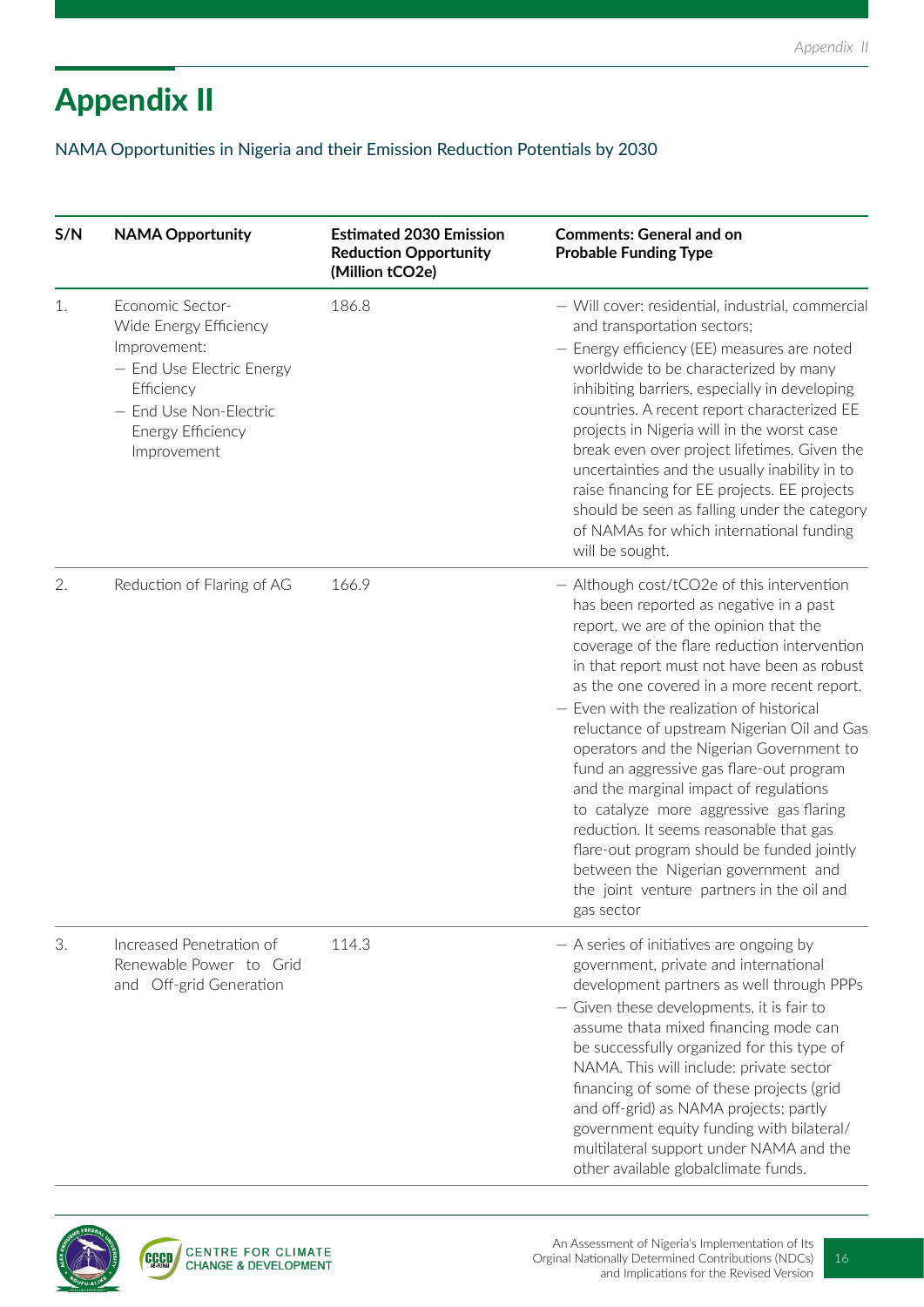| S/N | <b>NAMA Opportunity</b>                                                           | <b>Estimated 2030 Emission</b><br><b>Reduction Opportunity</b><br>(Million tCO2e) | <b>Comments: General and on</b><br><b>Probable Funding Type</b>                                                                                                                                                                                                                                                                                                                                                                                                                                                                                                                                                                                                                                                   |
|-----|-----------------------------------------------------------------------------------|-----------------------------------------------------------------------------------|-------------------------------------------------------------------------------------------------------------------------------------------------------------------------------------------------------------------------------------------------------------------------------------------------------------------------------------------------------------------------------------------------------------------------------------------------------------------------------------------------------------------------------------------------------------------------------------------------------------------------------------------------------------------------------------------------------------------|
| 4.  | Dedicated Utilization<br>of CCGT as Gas-fired<br>Generation Option to the<br>Grid | 100.9                                                                             | - This will cover: closing of the cycle of 70%<br>of the SCGT system supplying power to the<br>grid in 2015; and deliberate implementation<br>of CCGT for new capacity addition during<br>the period 2015 - 2030;                                                                                                                                                                                                                                                                                                                                                                                                                                                                                                 |
|     |                                                                                   |                                                                                   | - Although a recent report indicated that<br>the cost per tCO2e of this option may be<br>negative (as low as negative US\$15/tCO2e),<br>the implementation of the constituent<br>power projects could be partly funded by<br>national budget appropriation and partly<br>by bilateral / multilateral funding. For<br>example, the FGN can mainstream the<br>cost of the closing of some of the existing<br>SCGT currently supplying power to the grid<br>and some future CCGT capacity expansion<br>into future national budget between<br>2017 - 2020, while seeking bilateral and<br>multilateral cooperation for the balance<br>under the international NAMA and global<br>climate funding.                    |
| 5.  | Reduction of Transmission<br>and Distribution Losses in the<br>Power Sector       | 69.1                                                                              | - Definitely this is an intervention that<br>is calling for immediate attention.<br>According to data utilized in running LEAP,<br>transmission and distribution losses on<br>the Nigerian grid can be as high as 35% in<br>2015. This NAMA program will accelerate<br>the slow intervention that is ongoing to<br>bring these loses to about 12% per annum.<br>- Funding can be by a combination of<br>government sources and support from<br>bilateral and multilateral sources for NAMA<br>projects and programs should be used/<br>Definitely, private sector equity funds<br>from the current private sector owners of<br>DISCOs will be a necessary component of<br>the funding of the distribution losses. |
| 6   | Enteric Fermentation in<br>Agriculture Sector                                     | 30.2                                                                              | - We recommend that this NAMA program<br>should also be funded by a combination<br>of national funding from government and<br>bilateral/multilateral funding.                                                                                                                                                                                                                                                                                                                                                                                                                                                                                                                                                     |